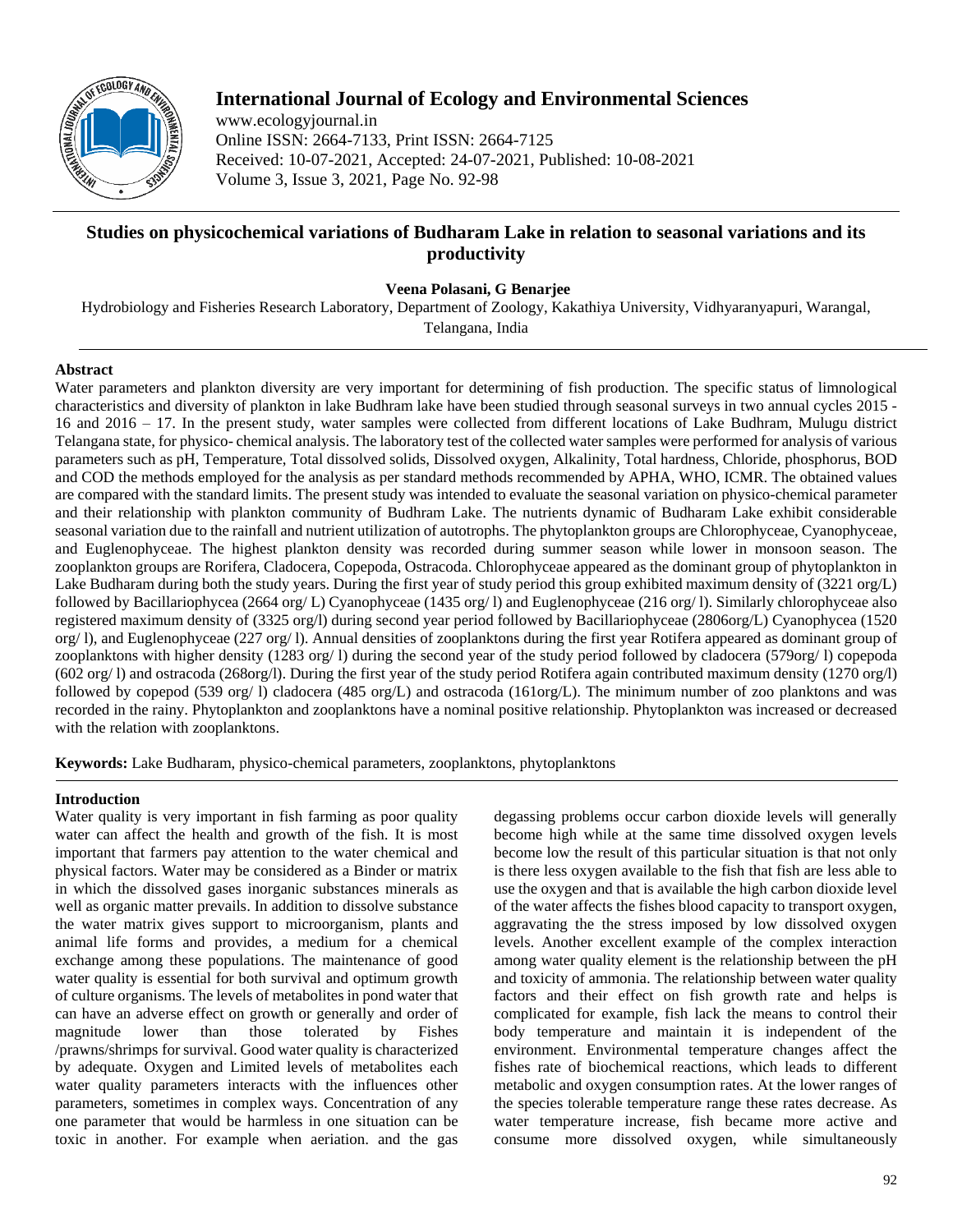producing more carbon dioxide and other excretory products, such as ammonia. These increasing rates of consumption of necessary elements and production of determined elements can have a direct effect on overall fish health and survival if these parameters are allowed to exceed normal values. The culture organisms, algae and microorganisms such as bacteria produce metabolites in a pond. The major source of nutrients in aquaculture is the feeds because a large quantities of feed are loaded in ponds, excess feed, fecal matter and other metabolites become available in large quantities for the growth of algae and microorganisms. The aquatic environment is totally alien to air breathers and thus some form of water quality monitoring and Measurement is extremely critical to any successful operation. The critical parameters, in order of importance, are the dissolved oxygen concentration, temperature, PH, un-ionized ammonia concentration, CO2, nitrite, suspended solids, and alkalinity. Although each individual parameter is important, it is the

aggregate and interrelationship of all the parameters that influence the health and growth rate of fish. Each water quality parameter interacts with the influence other parameter sometimes in complex ways. Concentrations of any one parameter that would be harmless in one situation can be toxic in another.

# **Materials and Methods Study Area**

Budharam Lake situated in Budharam village in Ghanpur (Mulugu) Mandal in Mulugu district of Telangana state at latitude 18.73and longitude 79.8. It is located the altitude 227 metres above sea level. The water spread area of the lake 1.12 kilometre square the total catchment area of 276acres. Budharam Lake is surrounded by Regonda Mandal towards west, (mulugu) Mandal towards south, venkatapur Mandal towards East, Bhupalpally mandal towards North.



**Fig 1:** Shows Budharam lake satellite image.

# **Sampling Program**

The studies were carried out for 24 months from June 2015 - May 2016 and June 2016 - May 2017 during different Seasons at three different sites. The Seasons defined as monsoon (June – September) and winter (October - January) and summer (February – May).

The sampling sites S1, S2 and S3 of rural Lake Budharam presented in photoplate II and III. The main aim of present study is to investigate the physic - chemical and biological characteristics of water. Sampling sites were chosen from the lake keeping in view the accessible area of the lake. Sampling sites were selected at suitable points of the lake and samples were collected from sites between 8:30 a.m. to 10:30 a.m. in the morning hours.

Sampling procedure: Sampling program for present study started from June 2015 and completed in the month of May 2017. water

samples were physico chemical analyses were collected from 3 sites in 5 litre plastic cans during 8.30 am- 10:30 a.m. sample for dissolved oxygen determination was collected in 300 ml capacity BOD bottle from just below the surface slowly to avoid any air bubble entering into the bottle and fixed by Winkler's A and Winkler's B solution at the site. The parameters like atmospheric temperature, water temperature, PH and conductivity for analyzed with the help of thermometer and water analysis kits developed by EIPRO DU TS, (Mode-161 –E). Measurement of transparency was done by Secchi disc. For the analysis of chemical parameters the samples were collected in plastic cans and transported to the laboratory. Physico- chemical parameters were analysed with the help of procedures given in APHA (1985)  $[1]$  Khanna (2004)

#### **Results and Discussions**

**Table 1:** Shows the monthly variations in the physico chemical parameters of Budharam Lake water during 2015-16

| S.<br>no. | Parameters   | $\sim$<br>Jun                           | Jul   | AUP              | --<br>ser           | Vci                      | Nov                                                         | Dec                | Jan                                 | #eb                    | Mar                              | Apr                                | Mav                    |
|-----------|--------------|-----------------------------------------|-------|------------------|---------------------|--------------------------|-------------------------------------------------------------|--------------------|-------------------------------------|------------------------|----------------------------------|------------------------------------|------------------------|
|           | l'emperature | $\sim$<br>$\frac{1}{2}$<br><i>--</i> -- | 29.50 | 20<br>30<br>2.00 | 20.20<br>ж<br>∠∪.∠∖ | $\sim$<br>50<br>$\cdots$ | $\overline{a}$<br>$\overline{\phantom{a}}$<br>$\omega \cup$ | 23.20<br><i>--</i> | $\sim$<br>$\cap \subset$<br>$- - -$ | $\mathbf{20}$<br>JU.IU | $\sim$<br>$\sim$ $\sim$<br>----- | $\sim$ $\sim$<br>$\Omega$<br>JJ.UU | -<br>≺⊿<br><b>T.LV</b> |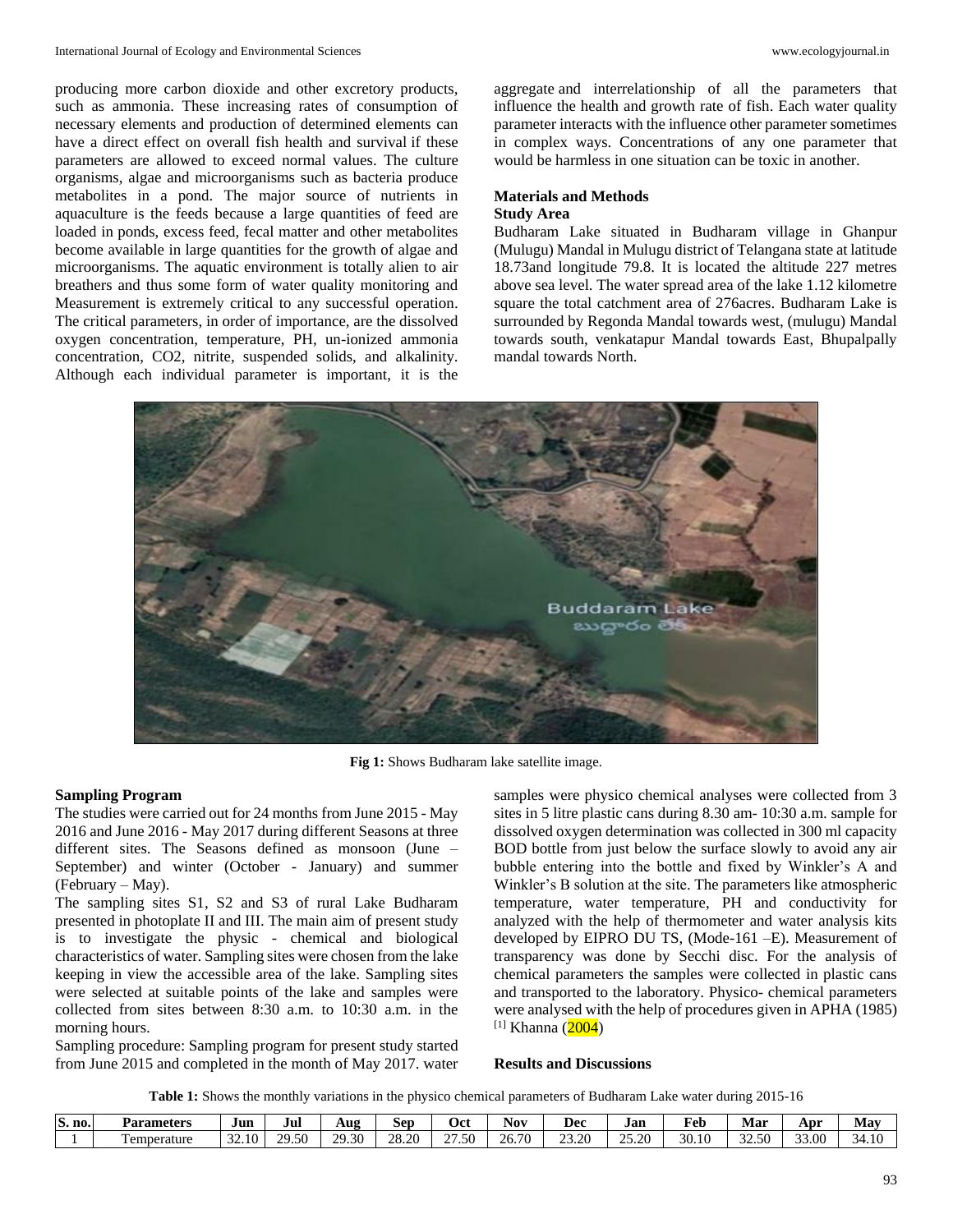|              | Ph                  | 7.80  | 8.10  | 8.12  | 7.50  | 7.02  | 7.85  | 7.10   | 7.25  | 7.30   | 7.45  | 7.75  | 8.10  |
|--------------|---------------------|-------|-------|-------|-------|-------|-------|--------|-------|--------|-------|-------|-------|
| 3            | Dissolved oxygen    | 4.75  | 5.85  | 5.95  | 6.30  | 7.40  | 7.20  | 8.50   | 8.10  | 6.15   | 6.90  | 5.15  | 4.80  |
|              | Transparency        | 27.40 | 28.00 | 29.25 | 30.30 | 37.10 | 49.20 | 54.10  | 58.50 | 58.00  | 54.10 | 50.40 | 39.00 |
|              | Alkalinity          | 260   | 265   | 269   | 260   | 290   | 241   | 235    | 210   | 185    | 210   | 235   | 250   |
| <sub>0</sub> | Free carbon dioxide | 3.85  | 3.35  | 3.60  | 4.40  | 3.15  | 3.75  | 2.90   | 2.15  | 3.91   | 3.82  | 3.15  | 4.30  |
|              | Hardness            | 125   | 110   | 115   | 120   | 115   | 100   | 90     | 85    | 84     | 95    | 101   | 110   |
| 8            | <b>TDS</b>          | 485   | 510   | 320   | 339   | 350   | 415   | 445    | 350   | 345    | 385   | 375   | 410   |
| Q            | Chlorides           | 75.20 | 85.50 | 81.20 | 81.50 | 96.50 | 99.00 | 112.10 | 116.2 | 110.75 | 109.5 | 105.2 | 118.0 |
| 10           | <b>Nitrates</b>     | 0.800 | 0.870 | 1.100 | 0.860 | 0.750 | 0.650 | 0.540  | 0.500 | 0.350  | 0.380 | 0.485 | 0.350 |
| 11           | Phosphates          | 0.550 | 0.250 | 0.250 | 0.360 | 0.420 | 0.325 | 0.275  | 0.260 | 0.370  | 0.390 | 0.510 | 0.600 |
| 12           | <b>BOD</b>          | 6.90  | 7.50  | 8.40  | 8.80  | 9.45  | 11.30 | 8.50   | 7.40  | 7.72   | 7.33  | 7.10  | 5.30  |
| 13           | <b>COD</b>          | 5.50  | 6.50  | 7.40  | 8.00  | 8.50  | 9.30  | 8.30   | 7.00  | 6.50   | 6.40  | 6.50  | 4.90  |

**Table 2:** Shows the monthly variations in the physico chemical parameters of Budharam Lake water during 2016-17.

| S. no. | <b>Parameters</b>   | Jun   | Jul   | Aug   | <b>Sep</b> | Oct   | <b>Nov</b> | Dec    | Jan    | Feb    | Mar    | Apr    | May    |
|--------|---------------------|-------|-------|-------|------------|-------|------------|--------|--------|--------|--------|--------|--------|
|        | Temperature         | 32.10 | 30.10 | 29.80 | 27.85      | 27.10 | 23.75      | 23.40  | 25.80  | 31.20  | 33.10  | 33.90  | 33.40  |
| 2      | Ph                  | 7.90  | 8.15  | 8.15  | 8.14       | 7.80  | 7.00       | 7.50   | 7.40   | 7.45   | 7.25   | 7.80   | 8.01   |
| 3      | Dissolved oxygen    | 4.90  | 5.80  | 5.90  | 6.80       | 7.60  | 8.00       | 9.10   | 10.10  | 6.15   | 6.00   | 5.90   | 4.90   |
| 4      | Transparency        | 38.50 | 28.90 | 26.00 | 28.50      | 37.00 | 51.00      | 59.00  | 71.00  | 67.50  | 52.50  | 52.00  | 40.50  |
|        | Alkalinity          | 245   | 250   | 250   | 245        | 275   | 240        | 235    | 210    | 165    | 200    | 220    | 239    |
| 6      | Free carbon dioxide | 4.15  | 3.15  | 3.65  | 4.10       | 3.30  | 3.75       | 2.65   | 2.50   | 3.70   | 3.85   | 3.90   | 4.15   |
| ⇁      | <b>Hardness</b>     | 128   | 115   | 113   | 120        | 12    | 96         | 94     | 84     | 94     | 106    | 120    | 123    |
| 8      | TDS                 | 445   | 335   | 325   | 327        | 330   | 400        | 410    | 405    | 340    | 380    | 390    | 400    |
| 9      | Chlorides           | 80.20 | 90.10 | 80.20 | 80.50      | 95.50 | 98.00      | 110.10 | 108.25 | 110.60 | 109.00 | 105.20 | 112.50 |
| 10     | <b>Nitrates</b>     | 0.870 | 0.800 | 1.100 | 0.910      | 0.770 | 0.650      | 0.500  | 0.520  | 0.240  | 0.370  | 0.385  | 0.485  |
| 11     | Phosphates          | 0.520 | 0.220 | 0.229 | 0.300      | 0.320 | 0.380      | 0.250  | 0.260  | 0.270  | 0.370  | 0.490  | 0.600  |
| 12     | <b>BOD</b>          | 6.80  | 7.40  | 8.30  | 8.50       | 9.40  | 10.80      | 8.50   | 7.50   | 7.50   | 7.40   | 7.10   | 6.10   |
| 13     | <b>COD</b>          | 5.60  | 6.60  | 7.50  | 7.80       | 8.10  | 8.50       | 8.00   | 7.00   | 6.25   | 6.20   | 6.30   | 5.00   |

#### **Temperature**

Water temperature can affect fish and shrimp metabolism, feeding rates and the degree of ammonia toxicity. Temperature also has a direct impact on biota respiration oxygen consumption rates and influences the solubility of oxygen (warmer water holds less oxygen than cooler water). Temperature cannot obviously be controlled in a pond. Aquatic animals modify their body temperature to the environment and are sensitive to rapid temperature variations.

The data obtained on the temperature content of water samples from Budharam Lake during the year from June 2015 -May 2017 are presented in the table no (1 and 2). The data pertaining to temperature  $C^0$  of Budharam Lake during the month of May in the year 2015-16 was observed as highest temperature 34.10 whereas lowest temperature 23.20 was observed during the year 2015-16-in the month of Dec. Temperature controls the rate of all chemical reactions, and affects fish growth and their reproduction. Drastic change in temperature can be fatal to fish. In the present investigation the water temperature ranged from 18.9 to 42.3 which is found suitable for both carps and air breathing fishes.

### **PH**

Water quality pH is a measure of acidity (hydrogen ions) or alkalinity of the water. Optimal pH levels in the aquaculture system should be in the range of 6.0-9. It is important to maintain a stable pH at a safe range because it is affects the metabolism and other physiological process of fish and shrimp. Values outside of that range can create stress, production levels and cause poor growth and even death.

In the present investigation pH value ranges from 7.00 to 8.15 (table- 1) and (table -2).The highest pH value was observed during winter 8.15 in the month of July 2016-17, appear to be influenced by large number of phytoplanktons, whereas the lowest pH recorded 7.0 in the month of December 2015 - 16. According to Benerjee and Ghosh (1967) 6.5 -7.8 pH water range is most favourable for the fish production and 7.5 to 8.5 for average fish production. Thus the present value of pH of water may be considered suitable for the fish production.

#### **Transperancy**

The term transparency indicates the water content suspended material which interference with the passage of light. In fish ponds, turbidity which results from planktonic organism, is a desirable trait, where are the caused by suspended clay particles is undesirable. Even with the latter condition the clay particles are seldom abundant enough in water to directly harm fish. If the pond receives run of which carries heavy loads of silt and clay, the silt settles over the pond bottom and smoothers fish eggs and fish food organisms. The clay particles which remain in suspension restrict light and penetration limit the growth of plants. A persistent clay turbidity which restricts visibility in the water to 30 cm or less may prevent development of plankton blooms. Cause poor water quality. The Transperancy data recorded at Budharam Lake maximum recorded 59.00 in the month of December 2016- 17 minimum 26.00 in the month of Aug  $2016 - 17$ .

#### **Dissolved Oxygen**

Dissolved oxygen is one of the most important parameters in aquaculture maintaining good levels of dissolved oxygen in the water is essential for successful production since oxygen has a direct influence on feed intake, disease resistance and metabolism. A sub optimal level of dissolved oxygen is very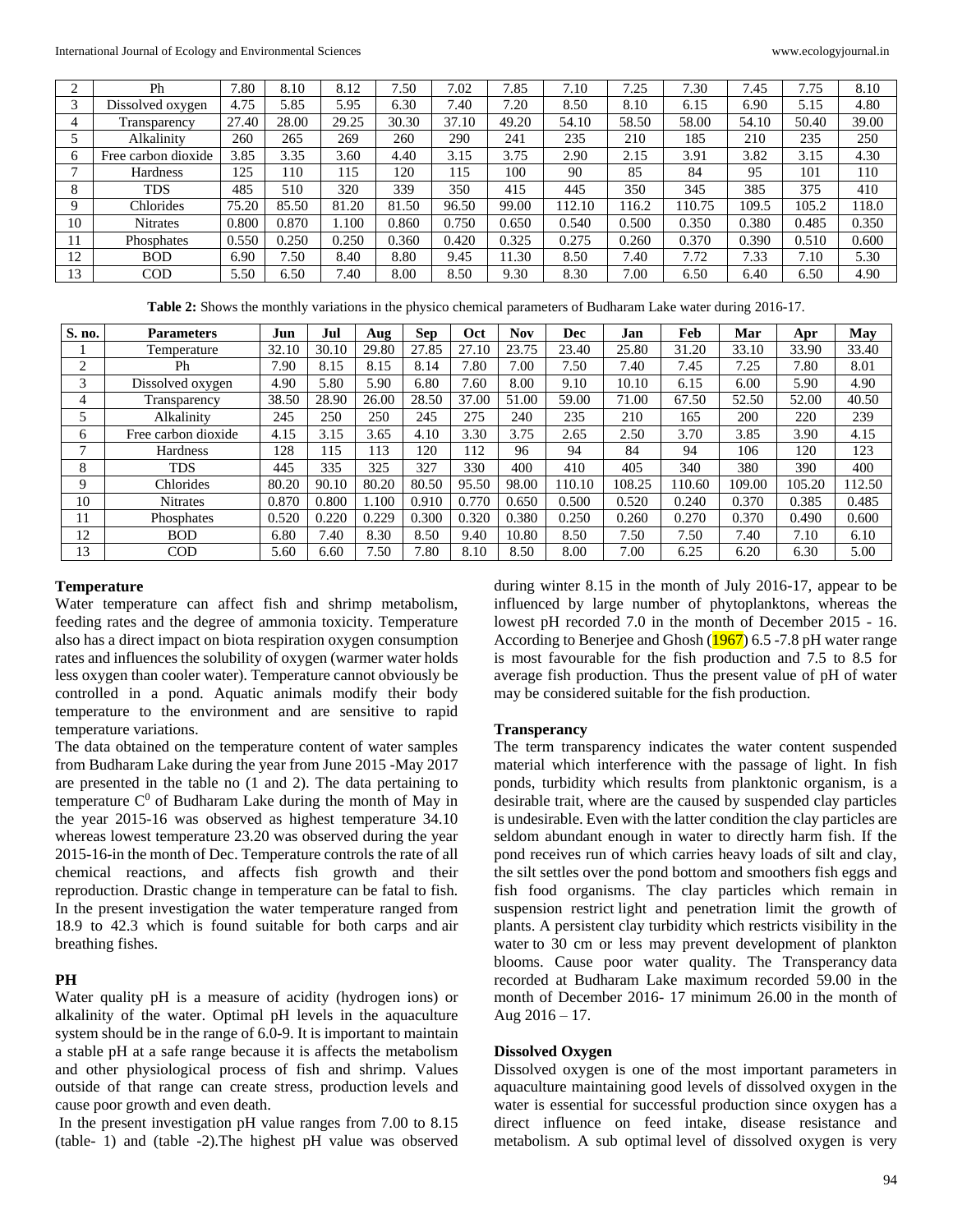It is therefore important to keep dissolved oxygen levels in aquaculture system above 4 parts per million. Dissolved oxygen in water comes from atmospheric Oxygen and photosynthesis. The atmospheric oxygen diffuses and dissolves in the water. But the diffusion and its subsequent dissolves into water is a slow process. The major source of dissolved oxygen in ponds is photosynthesis. However this process depends on the amount of light available to the aquatic plants in the water.

The solubility of dissolved oxygen in winter is increased with decrease in water temperature the present investigation the dissolved oxygen was maximum recorded 9.10mg/l in the month of December in 2016-17, whereas the low levels was observed 4.75 mg/l in the month of June 2015 – 16. The present study does not support this view, as there were several factors are responsible for reduction of dissolved oxygen contents are decomposition of the organic matters of the bottom, agetation of water during fishing activities and also due to excessive human influences.

#### **Alkalinity and Hardness**

Alkalinity is the buffering capacity of water and represents its amount of carbonates and bicarbonates. Hardness refers to the concentration of calcium and magnesium in water. Alkalinity can affect the potential for primary productivity and also the water Ph. Optimum hardness and alkalinity levels for aquaculture are in the range of 50 - 300 ppm caco3, which provide a good stabilizing effect to ph swings. Generally alkalinity varies from side to side. In seawater, alkalinity is normally higher than 100 ppm but in freshwater areas, alkalinity is often low, particularly during the rainy season. Low alkalinity in freshwater or in low salinity areas will affect the survival rate and molting of shrimp. Values of 50-100 ppm caco3, are generally considered moderate for freshwater farming. To keep a balance shrimp farming system, alkalinity values are recommended to be above 100 mg per litre. Total alkalinity has been traditionally expressed as mg per litre ppm of equivalent calcium carbonate. The normal range of alkalinity is 100 - 125 mg/l. In the present investigation as maximum alkalinity was recorded 290 in the month of Oct 2015 - 16 where are the lowest recorded 165 in the month of February 2016 - 17. So the ranges of alkalinity in Budharam Lake are suitable for fish growth.

Hard water have the ability to buffer the effects of heavy metals such as zinc or copper which are toxic to fresh and shrimp Thus, hardness is a crucial parameter in maintaining good pond balance at. Water alkalinity and hardness can be enhanced by liming ponds. Lime can be used to reduce acidity in water. In case the water pH fluctuates greatly during the day. Lime can also be used to increase alkalinity in the water to stabilize the water pH. However there is no practical way to reduce alkalinity and hardness.

The total hardness was maximum recorded 128 in the month of June 2016 – 17. Whereas minimum recorded 84 in the month of Jan 2016 -17. The Higher Total hardness value in summer was also reported by Devi, (1985 and 1977). The total hardness more than 300 mg/l is generally uncongenial for fish production because of higher pH. Optimum total hardness for fish culture has been found to be around 75 - 150 mg/l (Das, 1996)<sup>[4]</sup> sugunan

 $(1990)$  <sup>[11]</sup>. The total hardness above 70 ppm is indicator of the better productivity.

#### **Chloride**

Chlorides constitute approximately 0.05% of earth's crust. Chloride concentration of between 1 and 100 ppm are normal in fresh water. Chloride ions come into solution in water in underground aquifers, geological formations that contain groundwater. Natural spikes in chloride concentration can occur during summer' low flow' periods when evaporation exceeds precipitation. However recent, increase in chloride concentration nationwide are thought to be due to anthropogenic, or humancaused, factors such as a road salt, sewage contamination, and water softness.

The chloride data recorded at Budharam Lake maximum recorded 118.00 in the month of May 2015- - 16 minimum 81.50 in the month of Sep 2015 – 16. High values of chlorides in summer could be due to their concentration as a result of evaporative water loss lower values in rainy could attributed to dilution effect and renewal of water mass after summer stagnation.

#### **Phosphorus**

Phosphorus is a common constituent of Agricultural fertilizers, manure, and organic waste water and sewage and industrial effluent. It is an essential element for plant life, but when there is too much of IT in water it can speed up eutrophication (a reduction in dissolved oxygen in water bodies caused by an increase of mineral and organic nutrients) of rivers and lakes. soil erosion is a major contributor of phosphorus to streams. Bank erosion occurring during floods can transport a lot of phosphorus from the river band adjacentt land intoa stream, lake, or other water body.

The amount of phosphate was high during summer in a month of May 0.600  $\mu$  g/l. In 2016-17 and the minimum values during winter in  $0.260 \mu$  g/ in the month of Dec in 2016-17. The high value recorded during summer months may be due to decomposing plant materials and its subsequent. The low value of phosphates during winter may be due to abundance of phytoplankton which utilizes it.

#### **Nitrites**

Nitrite is another form of nitrogenous compounds that result from feeding and can be toxic to shrimp and fish. Ntrite is an immediate product of the transformation of ammonia into nitrate (nitrification) and nitrate into Nitrogen gas (denitrification) by bacterial Activity. The observed nitrites from the gut bind to heamoglobin and reduce its ability to carry oxygen.

The amount of Nitrate was high during summer in a month of June 0.870µ g/l. In 2016-17 and the minimum values during rainy in 0.100 µ g/ in the month of Aug in 2015-16 and 2016-17. The high value recorded during rainy months may be due to decomposing plant materials and its subsequent. The low value of phosphates during winter may be due to abundance of phytoplankton which utilizes it.

### **BOD**

Biochemical oxygen demand is the amount of dissolved oxygen (DO) needed (i.edemanded) by aerobic biological organisms to break down organic material present in a given water sample at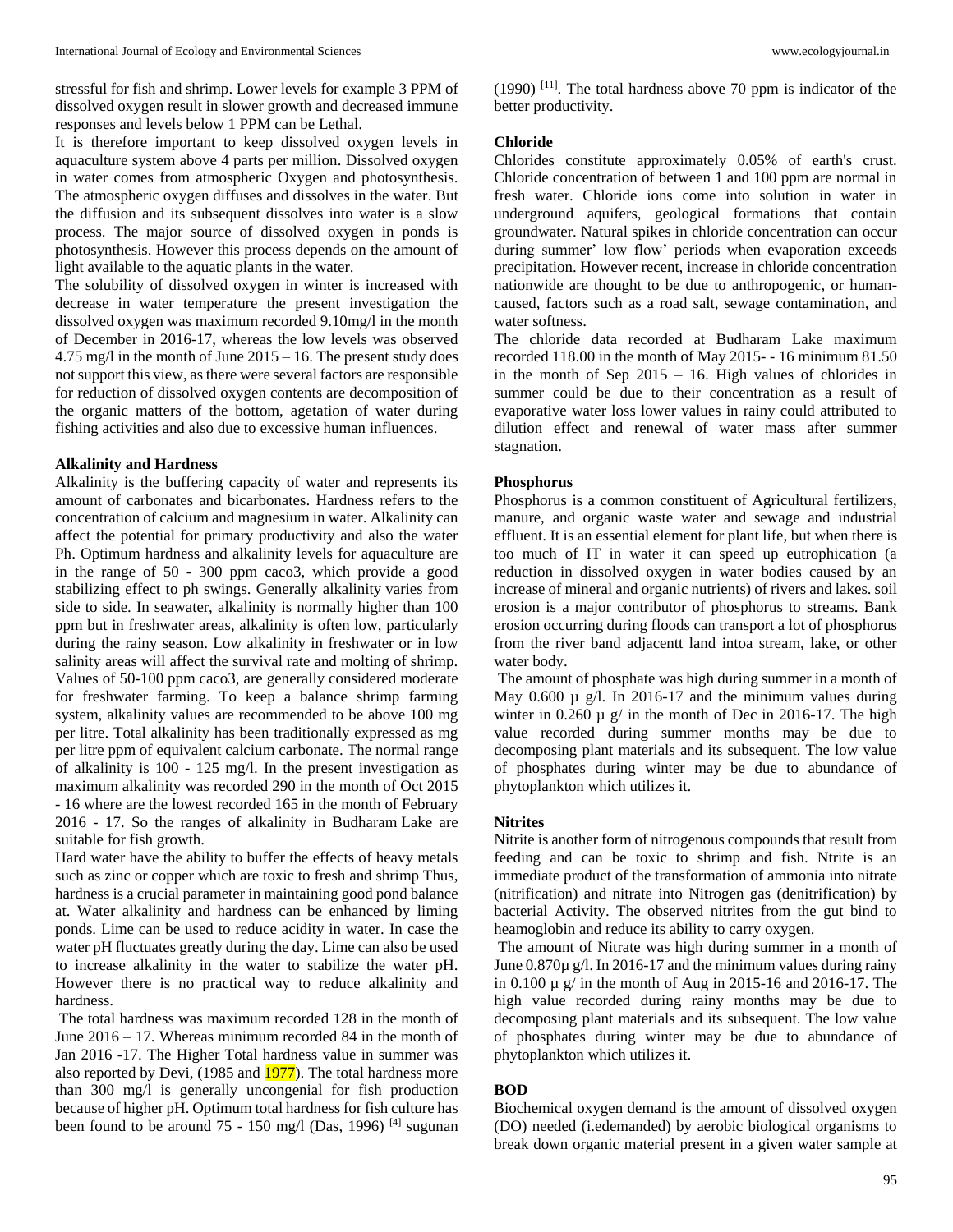certain temperature over a specific time period. The BOD value is most commonly expressed in mg of oxygen consumed per litre. BOD directly affect the amount of dissolved oxygen in rivers and streams. The greater the BOD, the more rapidly oxygen is depleted in the stream. This means less oxygen is available to higher forms of Aquatic life. The consequences of High BOD are the same as those for low dissolved oxygen, aquatic organisms becomes stressed, suffocate, and die.

In the present investigation in Budharam Lake the BOD is maximum recorded 11.30 during in the month of Nov in 2015-16 and minimum was observed 5.30 in the month of May in 2015 - 17. BOD is maximum in winter season may be due to organic pollution. The increasing oxygen consumed in the decomposition process robs other aquatic organisms of the oxygen they need to live.

## **COD**

COD in environmental Chemistry, the chemical oxygen demand (COD) is on indicative measure of the amount of oxygen that can be consumed by reactions in a measured solution. It is commonly expressed is of oxygen consumed over volume of solution which in SI units in mg per litre. A COD test can be used to easily quantify the amount of organisms in water. The most application of COD is in quantifying the amount of oxidizable pollutants found in surface water for (e.g lakes and rivers) or wastewater. COD is useful in terms of water quality by providing a metric to determine the effects an effulent will have on the receiving body, much like biochemical oxygen demand.

Cod is maximum observed in winter season 8.50 in the month Nov 2016 – 17. Whereas low value observed 4.90 in the month of May in 2015 – 16. COD is increased in summer season due to aquatic pollution.

#### **Plankton**

Plankton is comprised of all the microscopic organisms which are suspended in water and includes, small plants (phytoplankton), small animals (zooplanktons) and bacteria when there is enough plankton in the water to dis colour it and make it appear turbid, that the water is said to contain, a plankton" bloom ".The phytoplankton uses inorganic salts, carbon dioxide, water, and sunlight to produce its own food. The zooplanktons feeds on living or dead plankton and other particles of organic matter in the water for food. In fish culture systems where fish are not provided supplemental feed, plankton forms the most abundant base of the food web. Pankton is at the base of food web there is a close relationship between plant and abundance and fish production. In addition to encouraging fish growth, plankton makes water turbid and prevents the growth of undesirable aquatic weeds through shading. Despite the benefits of plankton blooms in fish ponds, more plankton can sometimes be produced than can be utilised by the fish for growth. Heavy plankton blooms usually contain large numbers of blue-green algae which can form scums at the surface. These scums absorb heat during the day and cause shallow thermal stratification.

Zooplanktons consists of protozoas, cladocera, coepod, rotifers, etc. which may serve as indicators of water quality. Temperature directly affects plankton population during summer the temperature is high the plankton population is also reach to maximum and when the temperature is low during winter the plankton population is also reach to the minimum. In the present investigation zooplanktons are highest recorded in the summer season. The annual densities of zooplanktons Rotifera, are appeared as a dominant group of zoo planktons with higher density of 1283 org/l in 2016 -17. Lowest total density of zooplanktons group was observed Ostrcoda 167 org/l in 2015-16.

| <b>Study Period</b> | <b>Planktonic Group</b> | Jun | Jul | Aug | sep | Oct  | Nov | Dec | Jan | Feb | Mar | Apr | May |
|---------------------|-------------------------|-----|-----|-----|-----|------|-----|-----|-----|-----|-----|-----|-----|
|                     | Rotifera                | 52  | 40  | 65  | 28  | 25   | 140 | .50 | 124 | 94  | 130 | 132 | 90  |
| 2015-2016           | Cladodera               | 34  | 28  | 24  | 25  | 50   | 64  | 66  | 48  | 32  | 30  | 39  | 45  |
|                     | Copepoda                | 28  | 10  | 25  | 60  | 55   | 50  | 45  | 44  | 42  | 60  | 55  | 65  |
|                     | Ostracoda               | 20  |     | 12  |     |      |     |     |     | 25  | 24  | 29  | 36  |
|                     | Rotifera                | 54  | 45  | 68  | 30  | . 15 | 135 | 140 | 120 | 96  | 135 | 145 | 100 |
| 2016-2017           | Cladodera               | 40  | 32  | 25  | 32  | 65   | 68  | 76  | 56  | 48  | 35  | 46  | 56  |
|                     | Copepoda                | 32  |     | 28  | 64  | 58   | 55  | 50  | 45  | 48  | 65  | 70  | 70  |

**Table 3:** Shows seasonal variations in the of zooplankton population of Budharam Lake during 2015-2017

| Table 4: Shows percentage of zooplankton of Budharam Lake during 2015-2016 |  |  |  |
|----------------------------------------------------------------------------|--|--|--|
|----------------------------------------------------------------------------|--|--|--|

|           | Group in 2015-2016 | <b>Total Density of Planktonic Percentages of Planktonic Group</b><br>2015-2016 | <b>Total Density of Planktonic</b><br>Group in 2016-2017 | <b>Percentages of Planktonic</b><br>Group 2016-2017 |
|-----------|--------------------|---------------------------------------------------------------------------------|----------------------------------------------------------|-----------------------------------------------------|
| Rotifera  | .270               | 52%                                                                             | 1283                                                     | 47%                                                 |
| Cladocera | 485                | 20%                                                                             | 579                                                      | 21%                                                 |
| Copepoda  | 539                | 22%                                                                             | 602                                                      | 22%                                                 |
| Ostracoda | 161                | 6%                                                                              | 268                                                      | 10%                                                 |



**Fig 1:** Shows variations zooplankton composition of Budharam Lake (org/lit) during 2015-16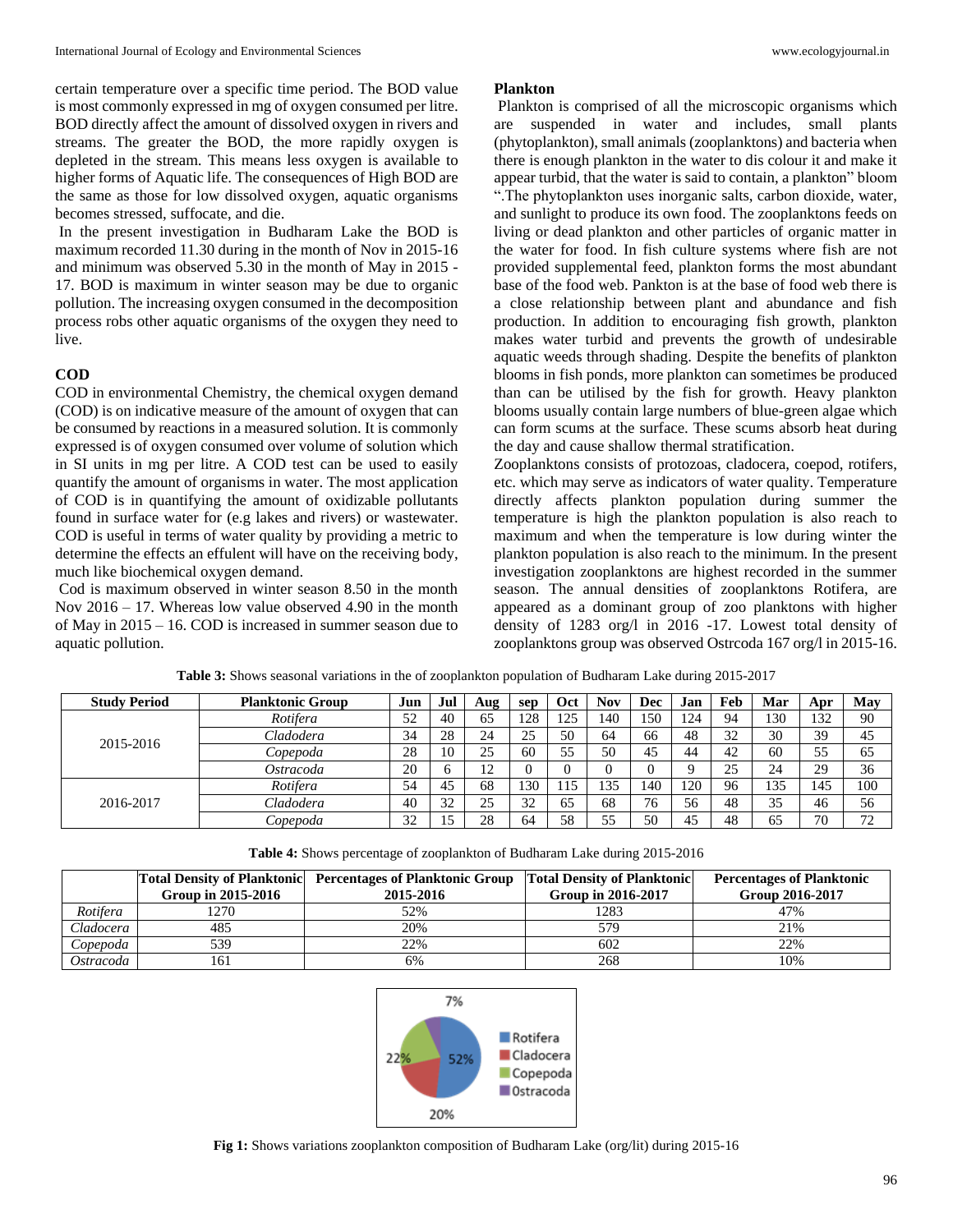

**Fig 2:** Shows variations zooplankton composition of Budharam Lake (org/lit) during 2016-17

#### **Phytoplankton**

The bulk of primary producers and on the base of change in any water body the phytoplankton community of water body during the present study was represented by four groups namely chlorophyceae, Cyanophycea, bacillariophycea, and euglenophycea. Population density of phytoplankton was higher during summer months minimum recorded in the rainy.Annual total densities of phytoplanktons glorify Chlorophycea as a dominant group 3325 no/l in 2016 - 17 and lowest total density of phytoplanktons group euglenacea 216 no/l in 2016 - 17. The plankton abundance and taxonomic Diversity depend upon the supply of nutrients in natural water.

| Table 5: Shows seasonal variation in phytoplanktons of Budharam Lake during 2015-17 |  |
|-------------------------------------------------------------------------------------|--|
|-------------------------------------------------------------------------------------|--|

| <b>Study Period</b> | <b>Planktonic Group</b> | Jun | Jul | Aug | sep | Oct | <b>Nov</b> | Dec | Jan | Feb             | Mar     | Apr | May |
|---------------------|-------------------------|-----|-----|-----|-----|-----|------------|-----|-----|-----------------|---------|-----|-----|
|                     | Chlorophyceae           | 160 | 95  | 136 | 250 | 278 | 320        | 370 | 372 | 283             | 332     | 375 | 250 |
| 2015-2016           | Cyanophyceae            | 213 | 105 | 76  | 136 | 100 | 56         | 39  | 28  | 120             | 173     | 189 | 200 |
|                     | <b>Bacillariophycea</b> | 168 | 44  | 39  | 48  | 228 | 326        | 355 | 280 | 278             | 296     | 300 | 302 |
|                     | Euglenophycea           | 26  |     | 14  | 24  | 17  | 25         | 19  | 18  | 23              | 12<br>┸ |     | 21  |
|                     | Chlorophyceae           | 170 | 100 | 140 | 260 | 275 | 330        | 380 | 365 | 290             | 335     | 380 | 300 |
| 2016-2017           | Cyanophyceae            | 220 | 115 | 78  | 140 | 112 | 60         | 40  | 30  | $\overline{30}$ | 180     | 195 | 220 |
|                     | Bacillariophycea        | 170 | 45  | 50  | 54  | 232 | 350        | 365 | 295 | 260             | 310     | 325 | 350 |
|                     | Euglenophycea           | 25  |     | 15  |     |     |            | 15  | 25  | 30              | 32      | 35  | 40  |

**Table 6:** Shows percentage of phytoplankton of Budharam Lake during 2015-2017

| <b>Plankton Group</b>    | <b>Total Density of Planktonic</b><br>Group in 2015-2016 | <b>Percentages of Planktonic</b><br>Group 2015-2016 | <b>Total Density of</b><br><b>Planktonic Group in 2016-2017</b> | <b>Percentages of Planktonic</b><br>Group 2016-2017 |  |  |
|--------------------------|----------------------------------------------------------|-----------------------------------------------------|-----------------------------------------------------------------|-----------------------------------------------------|--|--|
| Chlorophycea             | 3221                                                     | 43%                                                 | 3325                                                            | 42%                                                 |  |  |
| Cyanophyceae             | 1435                                                     | 19%                                                 | 520ء                                                            | 19%                                                 |  |  |
| <i>Bacillariophyceae</i> | 2664                                                     | 35%                                                 | 2806                                                            | 36%                                                 |  |  |
| Euglenophyceae           | 216                                                      | 3%                                                  |                                                                 | 3%                                                  |  |  |



**Fig 3:** Shows variations phytoplankton composition of Budharam Lake (org/lit) during 2016-17



**Fig 4:** Shows variations phytoplankton composition of Budharam Lake (org/lit) during 2015-16

# **Conclusion**

The present study examines a seasonal variation in physico chemical parameters on phytoplankton community at Budharam Lake. The correlation results proved that the physico-chemical

parameters are important for distribution, abundance and occurrence of phytoplankton species with esteemed to seasonal changes in Environmental parameters. Based on the present Observation Lake Budharam is in rich in species diversity and composition and the nutrients status is high enough to support the plankton community.

The water temperature is always found to be less than atmosphere temperature it is suitable for fish growth. pH was almost alkaline and suitable for fish growth.

Higher value of oxygen during some months may be due to increased photosynthetic activity while lower may be due to its utilisation during decomposition of organic matter and respiration by micro and macro organisms Higher value of nitrates and phosphates during the study period was due to incoming agriculture due to run off.

On the basis of studied parameters in the lake Budharam water appears to be moderate for all trophic levels.

#### **Acknowledgements:**

The authors are thankful to the Head, Department of Zoology for providing Laboratory facilities.

#### **References**

- 1. APHA. Standard methods for the examination of water and wastewater. American Public Health Association.Washington.191 h Edn, 1995, 874.
- 2. Boyd CE. Water quality management of pond fish culture. Elsevier Pub, 1982, 3-18.